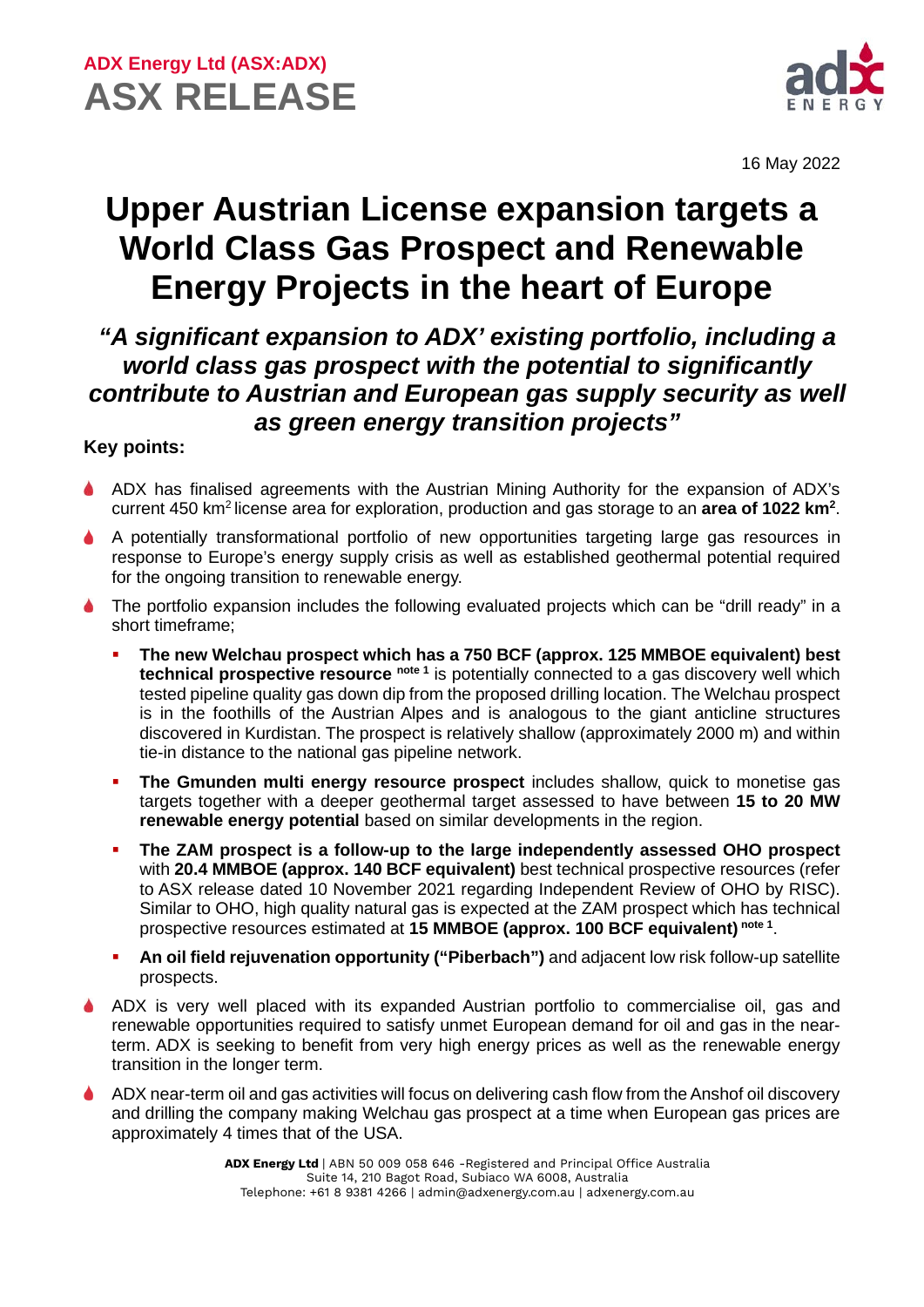

ADX is undertaking a farmout process to secure funding for its multiple prospect "drill ready" oil and gas portfolio which ranges from smaller low risk opportunities to larger scale higher risk targets such as the OHO prospect. In addition to the oil and gas targets, there are very attractive geothermal opportunities in the portfolio which are attracting new investment interest.

**ADX CEO, Mr Paul Fink, said,** *"We are delighted about the significant expansion of our exploration and appraisal portfolio in Austria. We have been able to add opportunities such as the World class Welchau gas prospect to the recent Anshof oilfield discovery within 18 months of securing our exploration licenses in Upper Austria. Success at the Welchau gas prospect would help meet the large gas supply shortfall in Europe. In addition to Welchau, several other large prospects have been added to the portfolio on trend with the independently assessed OHO prospect. At the other end of the spectrum the acreage extension includes an oilfield redevelopment project with excellent satellite follow up potential providing a low risk, rapid cash flow growth opportunity."*

*Note 1: The prospective resource estimates in this release are classified and reported in accordance with the PRMS – SPE Guidelines for the exploration licenses ADX-AT-I and ADX-AT-II, in the Molasse Basin, Austria. Refer to the end of this release for an explanation of prospective resource classifications used and the Basis on which the prospective resources were estimated. Prospective Resources are those estimated quantities of petroleum that may potentially be recovered by the application of a future development project(s) related to undiscovered accumulations. These estimates have both an associated risk of discovery and a risk of development. Further explorations appraisal and evaluation is required to determine the existence of a significant quantity of potentially moveable hydrocarbons.*

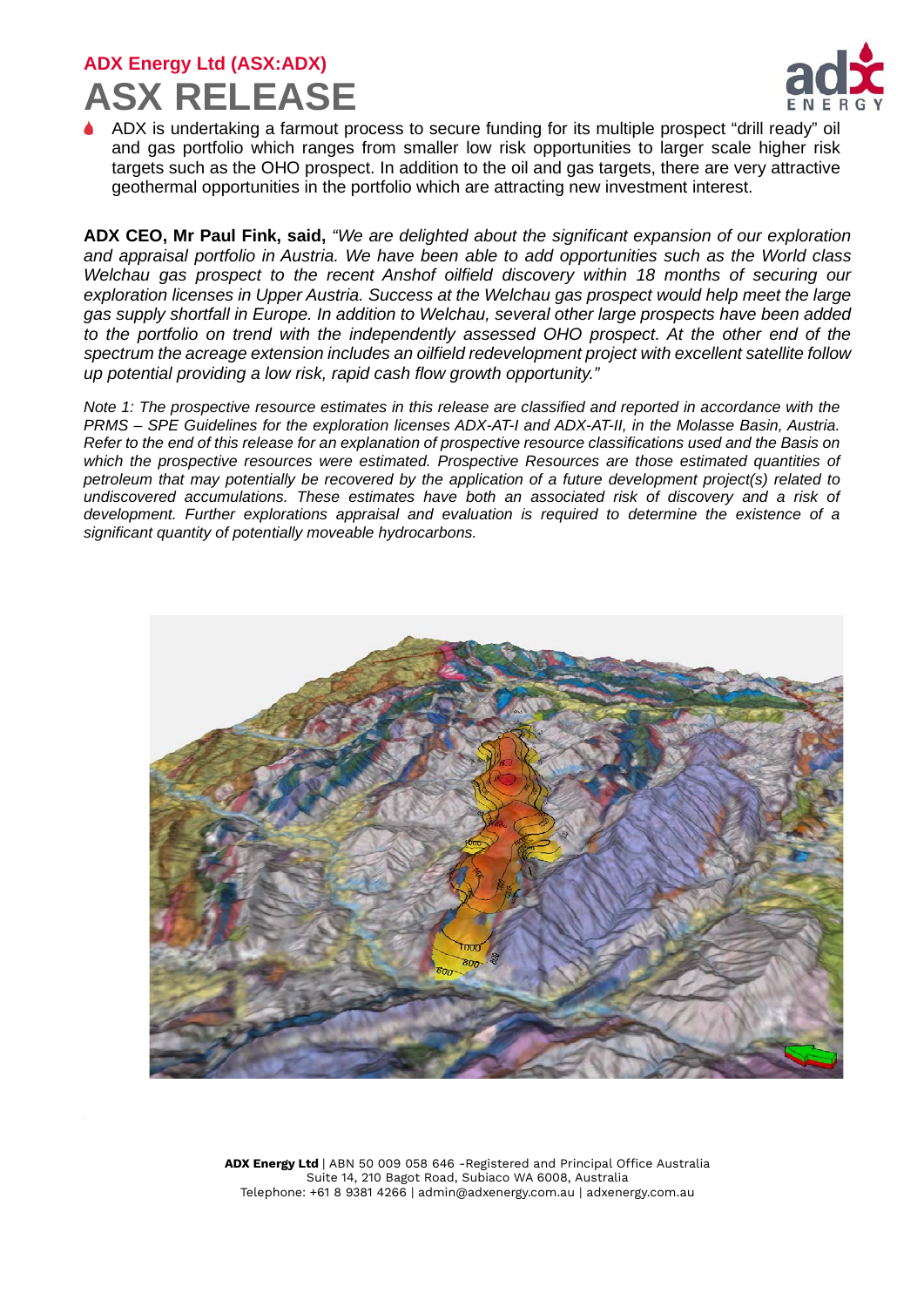

ADX Energy Ltd (**ASX Code: ADX**) is pleased to advise that it has reached agreement with the relevant Austrian government authorities for the significant areal extension of its Upper Austrian exploration, production and gas storage licenses. The ADX-AT-I and ADX-AT-II license areas have been expanded from 450 km<sup>2</sup> to an area now encompassing 1022 km2. The additional license areas will be valid for a period of up to 16 years without any relinquishment foreseen commencing from 1 April 2022. In the case of a discovery, a production license with a validity of up to 60 years can be granted. In addition to exploration and production rights, ADX has also been granted the rights for gas storage.

The portfolio expansion is targeting large gas resource potential in response to Europe's gas supply shortfall as well as well as a number of other highly prospective opportunities which are summarised below:

#### **1. Welchau gas prospect** *(see '1' on the location map on the next page)*

Welchau is a World class resource potential gas prospect which has a best technical prospective resource of **750 BCF (approx. 125 MMBOE equivalent)** Note 2. Welchau is located in the Alpine overthrust area of the Northern Calcareous Alps up dip from the Molln-1 well which accidentally encountered a gas column in excess of 400m within Alpine thrust sheets, as illustrated in the 3D image below.

*Note 2: ADX will provide further details regarding the Welchau Prospect in a dedicated release in the near future.*



The Molln-1 well was drilled by OMV in 1989 targeting a much deeper oil play beneath the Alpine thrust sheets. The Molln well successfully tested pipeline quality gas from a number of tests in the same prognosed reservoir as the Welchau prospect. Welchau is analogous to the large anticlines encountered in Kurdistan and Iraq. The 100 km2 area prospect extends laterally over 23 km and has a potential gas column height in the prognosed well in excess of 1000 m. The resulting resource potential is exceptional in an area of proven gas charge but relatively low drilling cost (around 2000 m depth). The presence of a large gas column is already proven by Molln pressure data. Importantly the prospect is a relatively short tie in distance to an existing gas pipeline network. The previous licensee was a major international company that has focussed on large and deep (autochthonous) oil targets below the thrust sheets which has led to the neglect of this area for many years.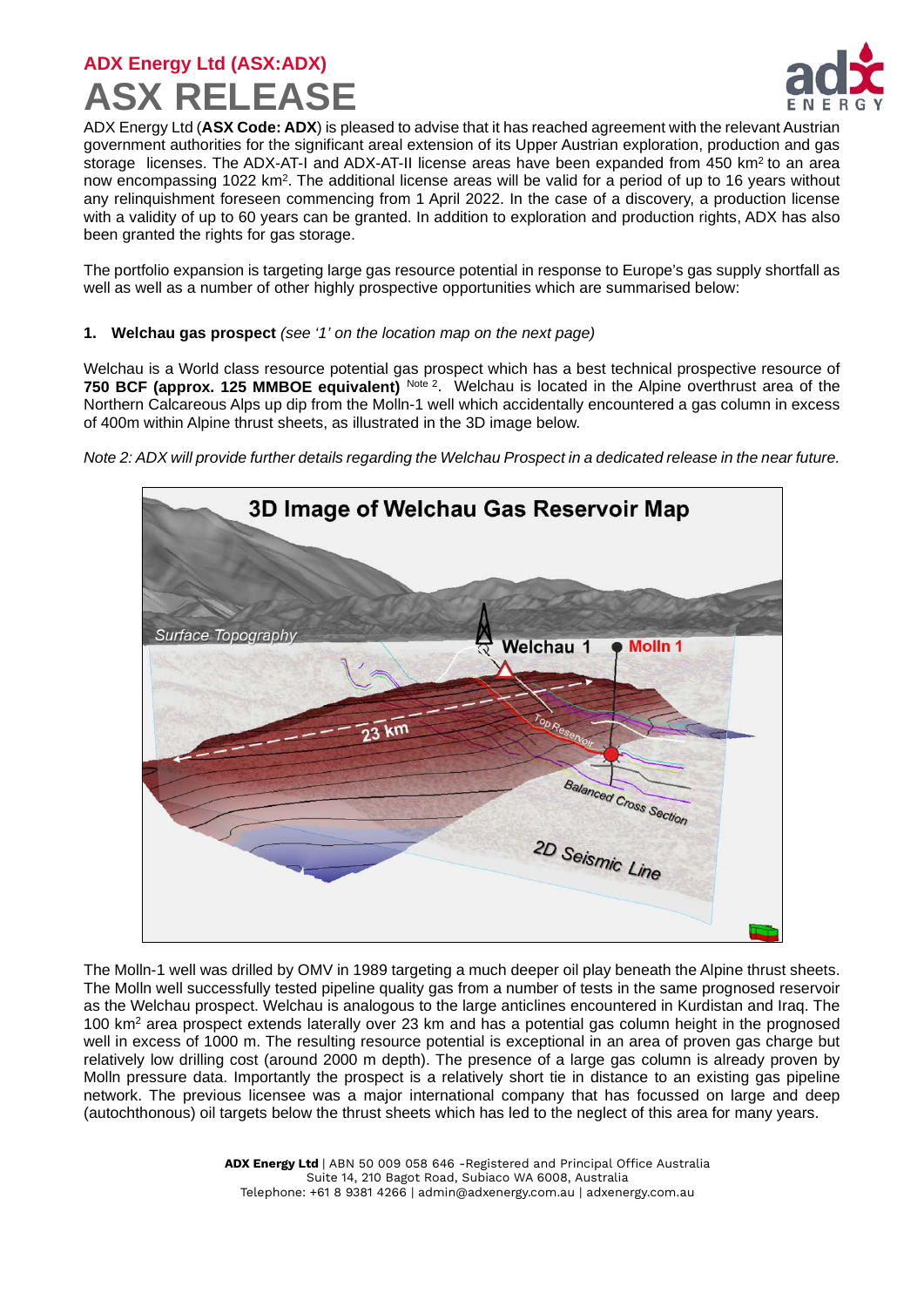

#### **2. Conventional and geothermal overlapping targets** *(see '2' on the location map below)*

The Gmunden prospect is a multi-energy source prospect which includes shallower gas targets as well as a deeper geothermal target which is analogous to highly successful geothermal developments in the Munich region of Germany where a fractured and often karstified Jurassic limestone reservoir is exploited for geothermal applications. The geothermal potential at Gmunden has been assessed by ADX to be capable of delivering **15 to 20 MW of long term continuous geothermal energy** from a two well development. **Note 3**

#### **3. OHO Trend Extension** *(see '3' on the location map below)*

OHO is a high impact gas prospect with independently assessed best technical estimate prospective resource of **20.4 MMBOE (approx. 140 BCF equivalent)** (refer to ASX release dated 10 November 2021, regarding Independent Assessment of OHO by RISC). ZAM is a follow up prospect on trend with OHO providing further upside of **15 MMBOE (approx. 100 BCF equivalent)** best technical estimate prospective resources. **Note 3**

#### **4. Oil field rejuvenation project & low risk satellite exploration** *(see '4' on the location map below)*

Piberbach is an oil field rejuvenation project that has been matured to the project execution stage. In addition to the Piberbach project, the area offers low risk exploration potential, proven by several nearby oil and gas discoveries which are characterised by excellent reservoir quality resulting in high flow rates and shallow drill depths of approximately 1000 m **Note 3**. ADX believes this opportunity will attract potential farminees who are seeking low risk development with follow up growth.

*Note 3: ADX will provide further details regarding the Upper Austria prospect inventory expansion in a dedicated release in the near future.*

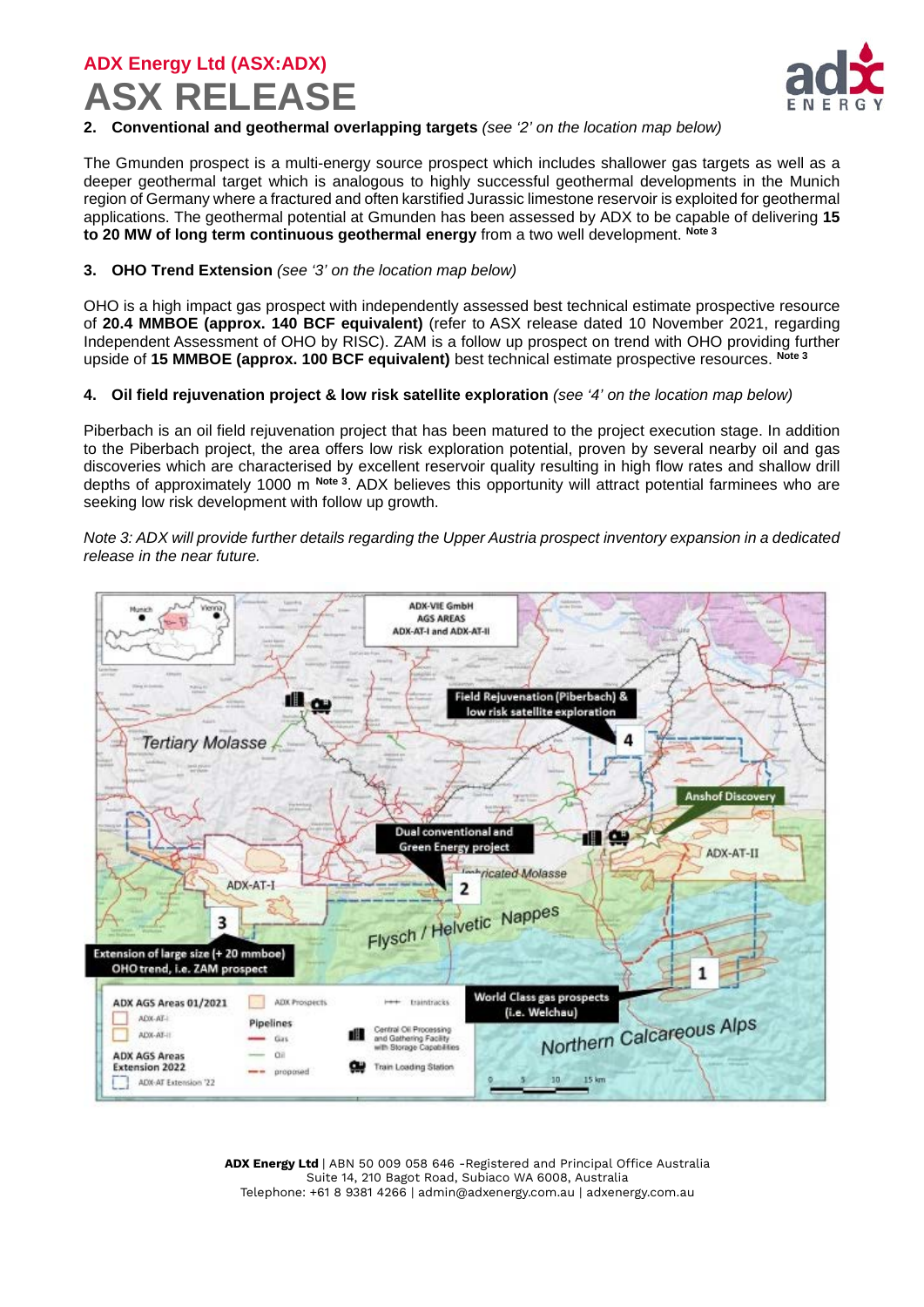

#### *European Gas Market Conditions*

ADX is very well placed with its expanded Austrian portfolio to commercialise oil, gas and renewable opportunities required to satisfy unmet European demand for oil and gas in the near-term as well as renewable energy in the longer term.

The European natural gas market has seen a 3.5 fold price increase in 2021 and the TTF (the most liquid natural gas pricing benchmark in Europe) has averaged circa USD 30 per mcf (USD 180 per barrel of oil equivalent) year to date. The surge in gas price is due to the combination of strong demand recovery (+5.5% in 2021), domestic production constraints (-10% in 2021), reduced pipeline deliveries (-3% in 2021) and low gas storage inventories (15% below 5-year average in September 2021).

The Ukraine-Russia conflict is putting further stress on an already tight market which has led to significant increases in liquefied natural gas (LNG) imports. Despite the fact that Europe has large and underutilised LNG regasification infrastructure, LNG has always been sourced in Europe to meet peak demand and not as a source of baseload natural gas supply which creates further uncertainties in relation to the use of LNG for continuous supply.

Europe's determination to reduce its dependency on Russian gas supplies (representing circa 30% of the total gas supplies in Europe in 2021) has been further strengthened by recent natural gas interruptions to Poland and Bulgaria by Gazprom.

#### *Investment Strategy*

ADX's immediate oil and gas activities will focus on delivering cash flow from the Anshof oil discovery and drilling the company making Welchau gas prospect at a time when European gas prices are approximately 4 times that of the USA. There is significant investment interest in geothermal projects from companies focussed on geothermal developments in Europe. ADX has already been approached by a number of potential partnership opportunities for geothermal projects.

#### *Farmout Process*

ADX has a very rich prospect inventory developed due to ADX's access to a large state of the art 3D data set and the experience of our people who worked for a dominant company in Upper Austria before joining ADX. In order to secure funding across the portfolio, ADX is undertaking a farmout process to accelerate the drilling of its drill ready oil and gas inventory which ranges from smaller low risk opportunities to larger scale higher risk targets such as OHO. In addition to the oil and gas targets there are appealing geothermal opportunities in the portfolio which are also attracting investment interest.

#### *Further Exploration Project Information*

ADX will provide a comprehensive shareholder release providing further details regarding the Welchau prospect in the near future. ADX will also provide a comprehensive review of the Upper Austria prospect inventory expansion for all the drilling opportunities in addition to Welchau.

#### **For further details please contact:**

| <b>Paul Fink</b>               | lan Tchacos                  |
|--------------------------------|------------------------------|
| <b>Chief Executive Officer</b> | Executive Chairman           |
| +61 (08) 9381 4266             | +61 (08) 9381 4266           |
| paul.fink@adx-energy.com       | ian.tchacos@adxenergy.com.au |

### **Authorised for lodgement by Ian Tchacos, Executive Chairman**